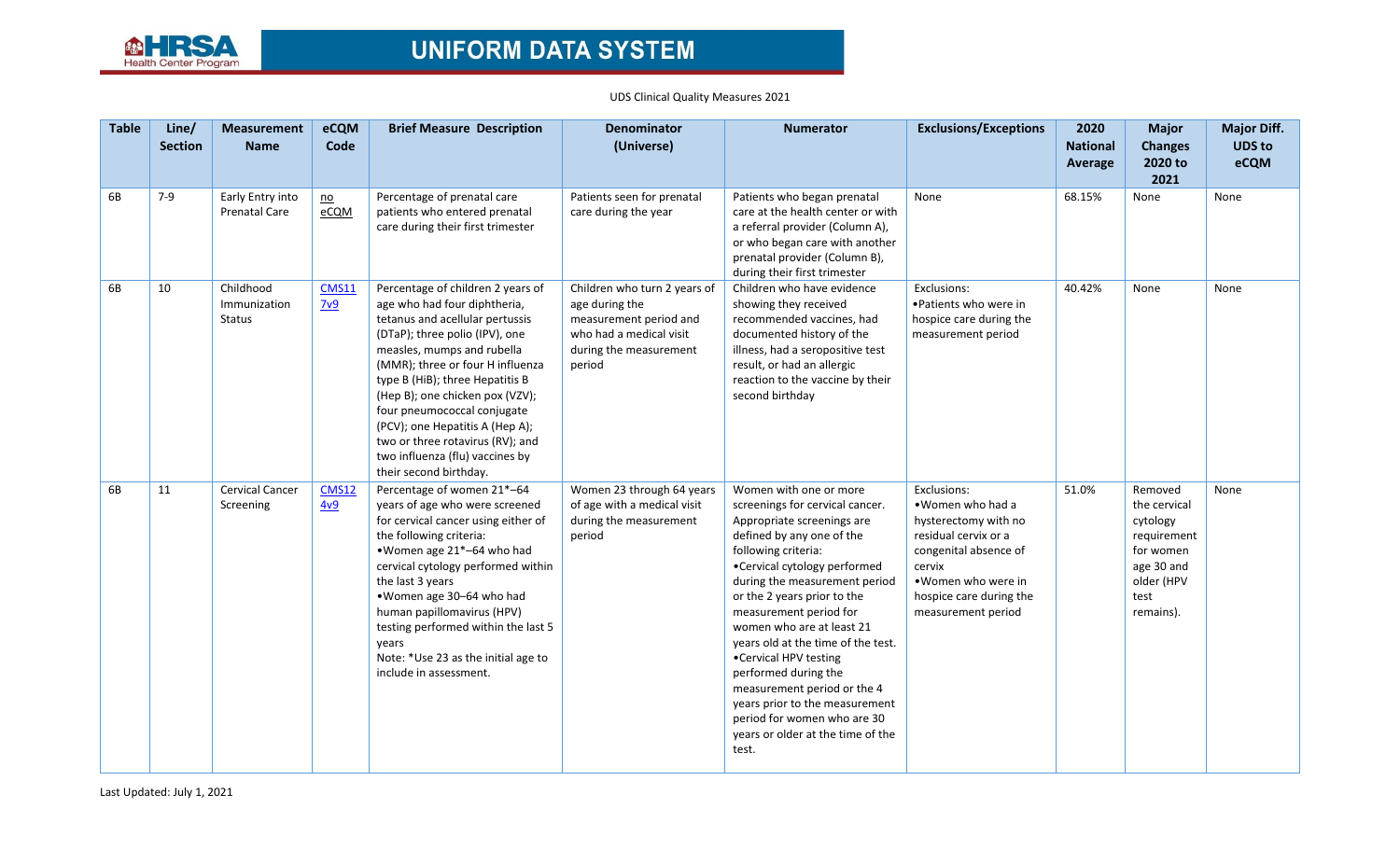| <b>Table</b> | Line/<br><b>Section</b> | <b>Measurement</b><br><b>Name</b>                                                                                          | eCQM<br>Code        | <b>Brief Measure Description</b>                                                                                                                                                                                                                                                                                                                                                                                                                                      | <b>Denominator</b><br>(Universe)                                                                                        | <b>Numerator</b>                                                                                                                                                                                                                                                                         | <b>Exclusions/Exceptions</b>                                                                                                                                                                                                                                                                                                                                                                                                                                                                       | 2020<br><b>National</b><br>Average | <b>Major</b><br><b>Changes</b><br>2020 to<br>2021 | <b>Major Diff.</b><br><b>UDS to</b><br>eCQM                                                                                                                                                                                                                                                                  |
|--------------|-------------------------|----------------------------------------------------------------------------------------------------------------------------|---------------------|-----------------------------------------------------------------------------------------------------------------------------------------------------------------------------------------------------------------------------------------------------------------------------------------------------------------------------------------------------------------------------------------------------------------------------------------------------------------------|-------------------------------------------------------------------------------------------------------------------------|------------------------------------------------------------------------------------------------------------------------------------------------------------------------------------------------------------------------------------------------------------------------------------------|----------------------------------------------------------------------------------------------------------------------------------------------------------------------------------------------------------------------------------------------------------------------------------------------------------------------------------------------------------------------------------------------------------------------------------------------------------------------------------------------------|------------------------------------|---------------------------------------------------|--------------------------------------------------------------------------------------------------------------------------------------------------------------------------------------------------------------------------------------------------------------------------------------------------------------|
| 6B           | 11a                     | <b>Breast Cancer</b><br>Screening                                                                                          | <b>CMS12</b><br>5v9 | Percentage of women 50*-74<br>years of age who had a<br>mammogram to screen for breast<br>cancer in the 27 months prior to<br>the end of the measurement<br>period<br>Note: *Use 51 as the initial age to<br>include in assessment.                                                                                                                                                                                                                                   | Women 51 through 73 years<br>of age with a medical visit<br>during the measurement<br>period                            | Women with one or more<br>mammograms during the 27<br>months prior to the end of the<br>measurement period                                                                                                                                                                               | Exclusions:<br>. Women who had a<br>bilateral mastectomy or<br>who have a history of a<br>bilateral mastectomy or<br>for whom there is<br>evidence of a right and a<br>left unilateral<br>mastectomy<br>• Patients who were in<br>hospice care during the<br>measurement period<br>• Patients aged 66 or older<br>who were living long-term<br>in an institution for more<br>than 90 days during the<br>measurement period<br>• Patients aged 66 and<br>older with advanced<br>illness and frailty | 45.43%                             | None                                              | None                                                                                                                                                                                                                                                                                                         |
| 6B           | 12                      | Weight<br>Assessment and<br>Counseling for<br>Nutrition and<br><b>Physical Activity</b><br>for Children and<br>Adolescents | <b>CMS15</b><br>5v9 | Percentage of patients 3-17*<br>years of age who had an<br>outpatient medical visit and who<br>had evidence of height, weight,<br>and body mass index (BMI)<br>percentile documentation and<br>who had documentation of<br>counseling for nutrition and who<br>had documentation of counseling<br>for physical activity during the<br>measurement period<br>Note: *Use age 16 as the final age<br>at the start of the measurement<br>period to include in assessment. | Patients 3 through 16 years<br>of age with at least one<br>outpatient medical visit<br>during the measurement<br>period | Children and adolescents who<br>have had:<br>• Their height, weight, and BMI<br>percentile recorded during the<br>measurement period and<br>• Counseling for nutrition<br>during the measurement period<br>and<br>• Counseling for physical<br>activity during the<br>measurement period | Exclusions:<br>• Patients who have a<br>diagnosis of pregnancy<br>during the measurement<br>period<br>• Patients who were in<br>hospice care during the<br>measurement period                                                                                                                                                                                                                                                                                                                      | 65.13%                             | None                                              | $\bullet$ eCQM<br>denominator is<br>limited to<br>outpatient<br>visits with a<br>primary care<br>physician or<br>OB/GYN. UDS<br>includes<br>children seen<br>by NPs and<br>PAs<br>• Numerator<br>BMI, nutrition,<br>and activity<br>are reported<br>separately in<br>the eCQM, but<br>combined in<br>the UDS |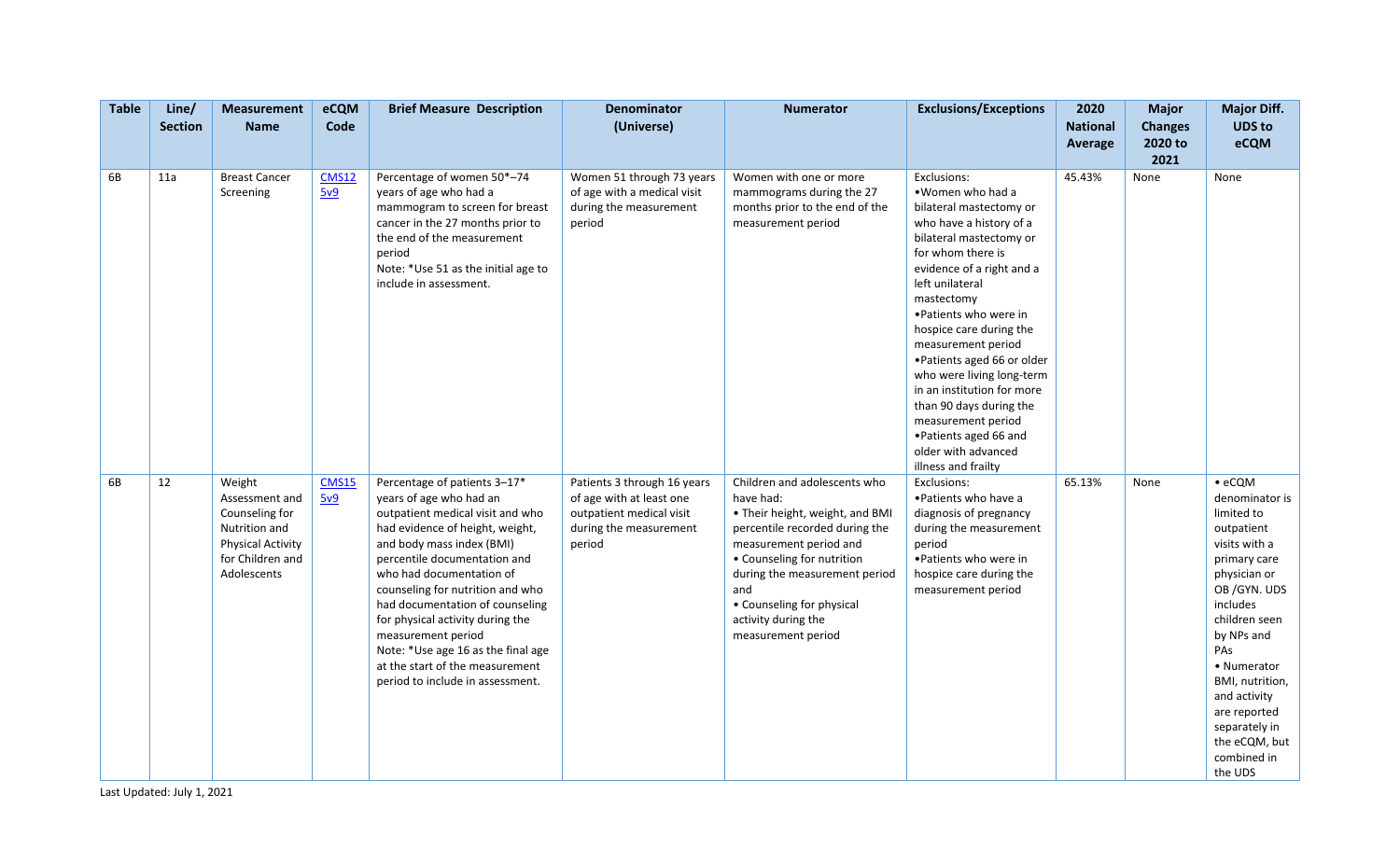| <b>Table</b> | Line/<br><b>Section</b> | <b>Measurement</b><br><b>Name</b>                                                                       | eCQM<br>Code                       | <b>Brief Measure Description</b>                                                                                                                                                                                                                                    | <b>Denominator</b><br>(Universe)                                                                                                                                                         | <b>Numerator</b>                                                                                                                                                                                                                                                                                                                                                                                                                                                                                                                                       | <b>Exclusions/Exceptions</b>                                                                                                                                                                                                                                                                                                                                                                                                                                                            | 2020<br><b>National</b><br>Average | <b>Major</b><br><b>Changes</b><br>2020 to                                                      | <b>Major Diff.</b><br><b>UDS to</b><br>eCQM                                           |
|--------------|-------------------------|---------------------------------------------------------------------------------------------------------|------------------------------------|---------------------------------------------------------------------------------------------------------------------------------------------------------------------------------------------------------------------------------------------------------------------|------------------------------------------------------------------------------------------------------------------------------------------------------------------------------------------|--------------------------------------------------------------------------------------------------------------------------------------------------------------------------------------------------------------------------------------------------------------------------------------------------------------------------------------------------------------------------------------------------------------------------------------------------------------------------------------------------------------------------------------------------------|-----------------------------------------------------------------------------------------------------------------------------------------------------------------------------------------------------------------------------------------------------------------------------------------------------------------------------------------------------------------------------------------------------------------------------------------------------------------------------------------|------------------------------------|------------------------------------------------------------------------------------------------|---------------------------------------------------------------------------------------|
| 6B           | 13                      | <b>Preventive Care</b><br>and Screening:<br>Body Mass<br>Index (BMI)<br>Screening and<br>Follow-Up Plan | CMS69<br>$\underline{\mathsf{v9}}$ | Percentage of patients aged 18<br>years and older with BMI<br>documented during the most<br>recent visit or within the previous<br>12 months to that visit and who<br>had a follow-up plan documented<br>if the most recent BMI was outside<br>of normal parameters | Patients 18 years of age or<br>older on the date of their<br>last visit with at least one<br>medical visit during the<br>measurement period                                              | Patients with:<br>•a documented BMI (not just<br>height and weight) during their<br>most recent visit in the<br>measurement period or during<br>the previous 12 months of that<br>visit, and<br>. when the BMI is outside of<br>normal parameters, a follow-up<br>plan is documented during the<br>visit or during the previous 12<br>months of the current visit<br>Note: Include in the numerator<br>patients within normal<br>parameters who had their BMI<br>documented and those with a<br>follow-up plan if BMI is outside<br>normal parameters. | Exclusions:<br>• Patients who are<br>pregnant during the<br>measurement period<br>• Patients receiving<br>palliative or hospice care<br>during or prior to the visit<br>Exceptions:<br>• Patients who refuse<br>measurement of height<br>and/or weight<br>• Patients with a<br>documented medical<br>reason<br>• Patients in an urgent or<br>emergent medical<br>situation where time is of<br>the essence and to delay<br>treatment would<br>jeopardize the patient's<br>health status | 65.72%                             | 2021<br>None                                                                                   | None                                                                                  |
| 6B           | 14a                     | <b>Preventive Care</b><br>and Screening:<br>Tobacco Use:<br>Screening and<br>Cessation<br>Intervention  | <b>CMS13</b><br>8v9                | Percentage of patients aged 18<br>and older who were screened for<br>tobacco use one or more times<br>within 12 months and who<br>received tobacco cessation<br>intervention if identified as a<br>tobacco user                                                     | Patients aged 18 years and<br>older seen for at least two<br>medical visits in the<br>measurement period or at<br>least one preventive medical<br>visit during the<br>measurement period | • Patients who were screened<br>for tobacco use at least once<br>within 12 months before the<br>end of the measurement period<br>and<br>. Who received tobacco<br>cessation intervention if<br>identified as a tobacco user<br>Note: Include patients with a<br>negative screening and those<br>with a positive screening who<br>had cessation intervention if a<br>tobacco user.                                                                                                                                                                      | Exceptions:<br>Documentation of<br>$\bullet$<br>medical reason(s) for<br>not screening for<br>tobacco use or for<br>not providing<br>tobacco cessation<br>intervention (e.g.,<br>limited life<br>expectancy, other<br>medical reason)                                                                                                                                                                                                                                                   | 83.43%                             | Numerator<br>changed<br>from a 24-<br>month<br>requirement<br>to a 12-<br>month<br>requirement | Three separate<br>rates are<br>reported in the<br>eCQM, but<br>combined in<br>the UDS |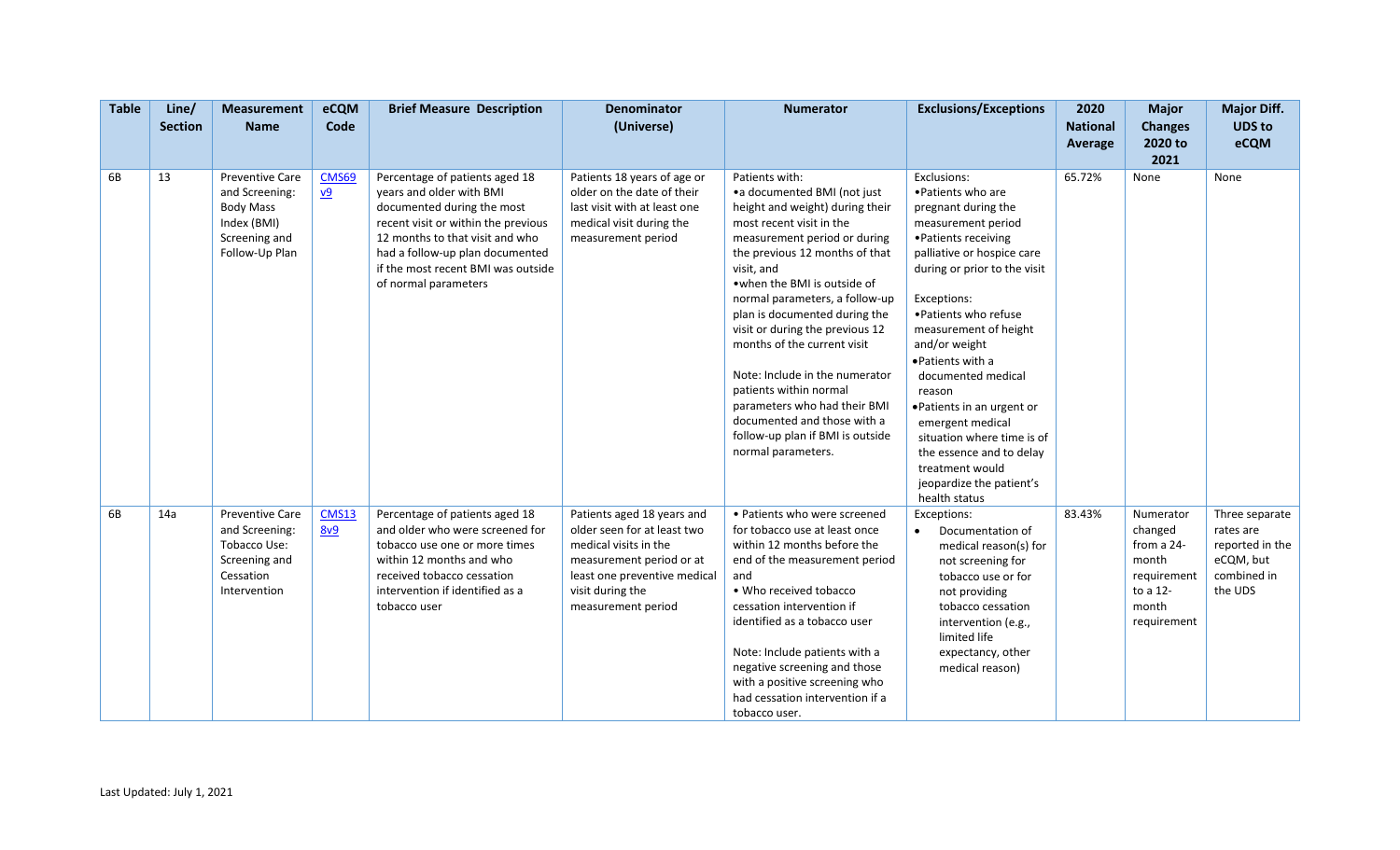| <b>Table</b> | Line/<br><b>Section</b> | <b>Measurement</b><br><b>Name</b>                                                               | eCQM<br>Code                    | <b>Brief Measure Description</b>                                                                                                                                                                                                                                                                                                                                                                                                                                                                                                                                                                                                                                                                                                                                                                                                                | Denominator<br>(Universe)                                                                                                                                                                                                                                                                                                                                                                                                                                                                                                                                                                                                                       | <b>Numerator</b>                                                                                                                                    | <b>Exclusions/Exceptions</b>                                                                                                                                                                                                                                                                                                                                                                                                                                                                                                                                                                                                                                                 | 2020<br><b>National</b><br>Average | <b>Major</b><br><b>Changes</b><br>2020 to<br>2021 | <b>Major Diff.</b><br><b>UDS to</b><br>eCQM |
|--------------|-------------------------|-------------------------------------------------------------------------------------------------|---------------------------------|-------------------------------------------------------------------------------------------------------------------------------------------------------------------------------------------------------------------------------------------------------------------------------------------------------------------------------------------------------------------------------------------------------------------------------------------------------------------------------------------------------------------------------------------------------------------------------------------------------------------------------------------------------------------------------------------------------------------------------------------------------------------------------------------------------------------------------------------------|-------------------------------------------------------------------------------------------------------------------------------------------------------------------------------------------------------------------------------------------------------------------------------------------------------------------------------------------------------------------------------------------------------------------------------------------------------------------------------------------------------------------------------------------------------------------------------------------------------------------------------------------------|-----------------------------------------------------------------------------------------------------------------------------------------------------|------------------------------------------------------------------------------------------------------------------------------------------------------------------------------------------------------------------------------------------------------------------------------------------------------------------------------------------------------------------------------------------------------------------------------------------------------------------------------------------------------------------------------------------------------------------------------------------------------------------------------------------------------------------------------|------------------------------------|---------------------------------------------------|---------------------------------------------|
| 6B           | 17a                     | <b>Statin Therapy</b><br>for the<br>Prevention and<br>Treatment of<br>Cardiovascular<br>Disease | <b>CMS34</b><br>7 <sup>v4</sup> | Percentage of the following<br>patients at high risk of<br>cardiovascular events aged 21<br>years and older who were<br>prescribed or were on statin<br>therapy during the measurement<br>period:<br>• Patients 21 years of age or older<br>who were previously diagnosed<br>with or currently have an active<br>diagnosis of clinical atherosclerotic<br>cardiovascular disease (ASCVD), or<br>• Patients 21 years of age or older<br>who have ever had a fasting or<br>direct low-density lipoprotein<br>cholesterol (LDL-C) level greater<br>than or equal to 190 mg/dL or<br>were previously diagnosed with or<br>currently have an active diagnosis<br>of familial or pure<br>hypercholesterolemia, or<br>• Patients 40 through 75 years of<br>age with a diagnosis of diabetes<br>with a fasting or direct LDL-C level<br>of 70-189 mg/dL | Patients 21 years of age and<br>older who:<br>• have an active diagnosis of<br>ASCVD or<br>• ever had a fasting or<br>direct laboratory result of<br>LDL-C greater than or<br>equal to 190 mg/dL or<br>• were previously diagnosed<br>with or currently have an<br>active diagnosis of familial<br>or pure<br>hypercholesterolemia, or<br>Patients 40 through 75 years<br>of age with Type 1 or Type 2<br>diabetes and with an LDL-C<br>result of 70-189 mg/dL<br>recorded as the highest<br>fasting or direct laboratory<br>test result in the calendar<br>year or the 2 years prior;<br>with a medical visit during<br>the measurement period | • Patients who are actively<br>using or who received an order<br>(prescription) for statin therapy<br>at any point during the<br>measurement period | Exclusions:<br>• Patients who have a<br>diagnosis of pregnancy<br>• Patients who are<br>breastfeeding<br>• Patients who have a<br>diagnosis of<br>rhabdomyolysis<br>Exceptions:<br>• Patients with adverse<br>effect, allergy, or<br>intolerance to statin<br>medication<br>• Patients who are<br>receiving palliative care<br>. Patients with active liver<br>disease or hepatic disease<br>or insufficiency<br>• Patients with end-stage<br>renal disease (ESRD)<br>• Patients 40 through 75<br>years of age with diabetes<br>whose most recent<br>fasting or direct LDL-C<br>laboratory test result was<br>less than 70 mg/dL and<br>who are not taking statin<br>therapy | 71.92%                             | None                                              | None                                        |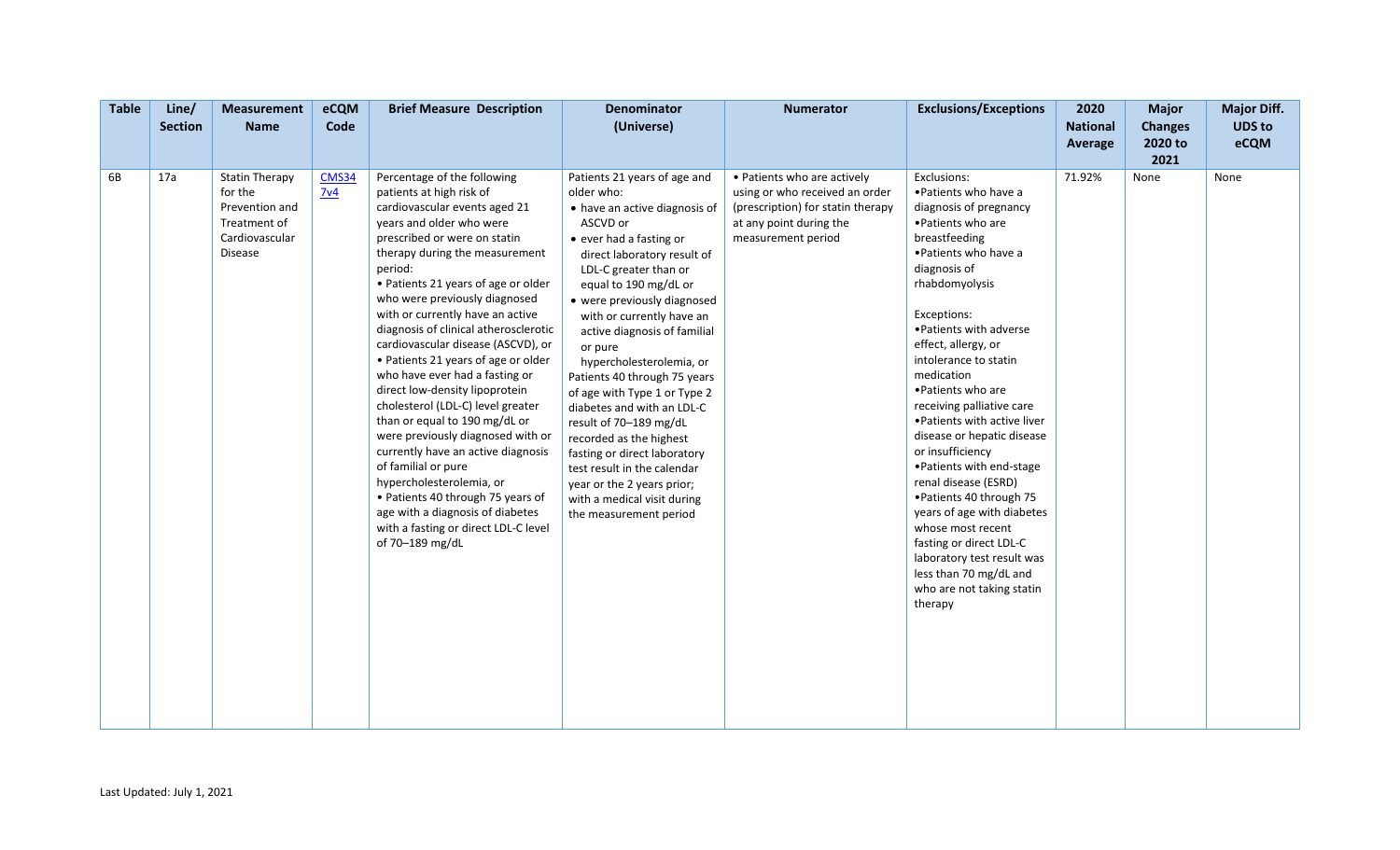| <b>Table</b> | Line/<br><b>Section</b> | <b>Measurement</b><br><b>Name</b>                                                      | eCQM<br>Code                   | <b>Brief Measure Description</b>                                                                                                                                                                                                                                                                                                                                                                                                                                                | <b>Denominator</b><br>(Universe)                                                                                                                                                                                                                                    | <b>Numerator</b>                                                                                                                                                                                                                                                                                                                                                                                                                                                                                                                                                                                                                                                                                                                              | <b>Exclusions/Exceptions</b>                                                                                                                                                                                                                                                                                                                                                                        | 2020<br><b>National</b><br>Average | <b>Major</b><br><b>Changes</b><br>2020 to<br>2021 | <b>Major Diff.</b><br><b>UDS</b> to<br>eCQM                                                                                                                      |
|--------------|-------------------------|----------------------------------------------------------------------------------------|--------------------------------|---------------------------------------------------------------------------------------------------------------------------------------------------------------------------------------------------------------------------------------------------------------------------------------------------------------------------------------------------------------------------------------------------------------------------------------------------------------------------------|---------------------------------------------------------------------------------------------------------------------------------------------------------------------------------------------------------------------------------------------------------------------|-----------------------------------------------------------------------------------------------------------------------------------------------------------------------------------------------------------------------------------------------------------------------------------------------------------------------------------------------------------------------------------------------------------------------------------------------------------------------------------------------------------------------------------------------------------------------------------------------------------------------------------------------------------------------------------------------------------------------------------------------|-----------------------------------------------------------------------------------------------------------------------------------------------------------------------------------------------------------------------------------------------------------------------------------------------------------------------------------------------------------------------------------------------------|------------------------------------|---------------------------------------------------|------------------------------------------------------------------------------------------------------------------------------------------------------------------|
| 6B           | 18                      | Ischemic<br>Vascular<br>Disease (IVD):<br>Use of Aspirin<br>or Another<br>Antiplatelet | <b>CMS16</b><br>4v7            | Percentage of patients aged 18<br>years of age and older who were<br>diagnosed with acute myocardial<br>infarction (AMI), or who had a<br>coronary artery bypass graft<br>(CABG) or percutaneous coronary<br>interventions (PCIs) in the 12<br>months prior to the measurement<br>period, or who had an active<br>diagnosis of IVD during the<br>measurement period, and who<br>had documentation of use of<br>aspirin or another antiplatelet<br>during the measurement period | Patients 18 years of age and<br>older with a medical visit<br>during the measurement<br>period who had an AMI,<br>CABG, or PCI during the 12<br>months prior to the<br>measurement period or who<br>had a diagnosis of IVD<br>overlapping the<br>measurement period | Patients who had an active<br>medication of aspirin or another<br>antiplatelet during the<br>measurement period                                                                                                                                                                                                                                                                                                                                                                                                                                                                                                                                                                                                                               | Exclusions:<br>• Patients who had<br>documentation of use of<br>anticoagulant<br>medications overlapping<br>the measurement period<br>·Patients who were in<br>hospice care during the<br>measurement period                                                                                                                                                                                        | 78.80%                             | None                                              | None<br>Note: The<br>electronic<br>specifications<br>for this<br>measure have<br>not been<br>updated. Use<br>CMS164v7<br>specifications<br>for UDS<br>reporting. |
| 6B           | 19                      | Colorectal<br>Cancer<br>Screening                                                      | <b>CMS13</b><br>0 <sub>0</sub> | Percentage of adults 50-75 years<br>of age who had appropriate<br>screening for colorectal cancer                                                                                                                                                                                                                                                                                                                                                                               | Patients 50 through 74 years<br>of age with a medical visit<br>during the measurement<br>period                                                                                                                                                                     | Patients with one or more<br>screenings for colorectal cancer.<br>Appropriate screenings are<br>defined by any one of the<br>following criteria:<br>•Fecal occult blood test (FOBT)<br>during the measurement period<br>·Fecal immunochemical test<br>(FIT)-deoxyribonucleic acid<br>(DNA) during the measurement<br>period or the 2 years prior to<br>the measurement period<br>• Flexible sigmoidoscopy during<br>the measurement period or the<br>4 years prior to the<br>measurement period<br>•Computerized tomography<br>(CT) colonography during the<br>measurement period or the 4<br>years prior to the measurement<br>period<br>. Colonoscopy during the<br>measurement period or the 9<br>years prior to the measurement<br>period | Exclusions:<br>• Patients with a diagnosis<br>of colorectal cancer or a<br>history of total colectomy<br>. Patients who were in<br>hospice care during the<br>measurement period<br>• Patients aged 66 or older<br>who were living long-term<br>in an institution for more<br>than 90 days during the<br>measurement period<br>• Patients aged 66 and<br>older with advanced<br>illness and frailty | 40.09%                             | None                                              | None                                                                                                                                                             |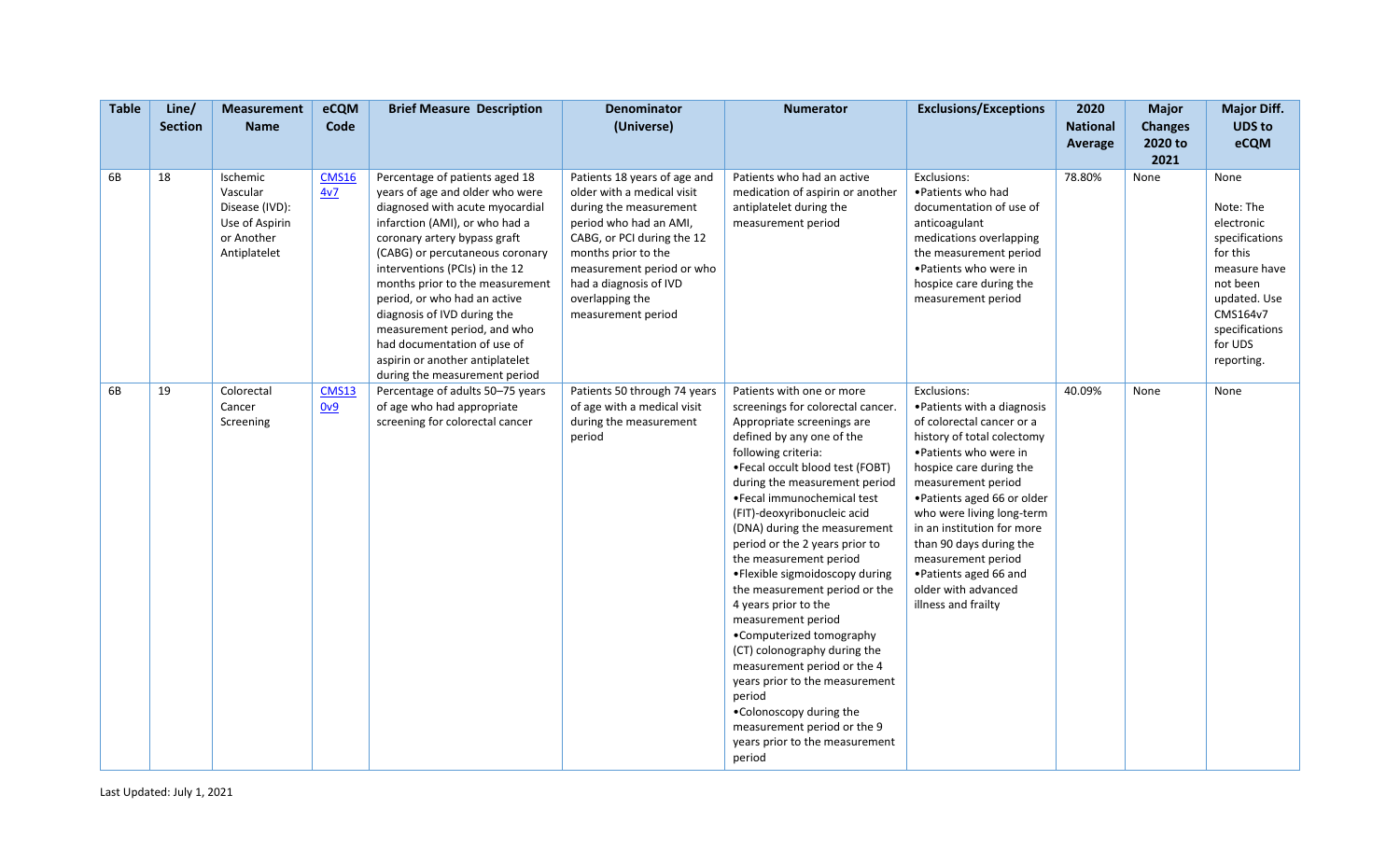| <b>Table</b> | Line/<br><b>Section</b> | <b>Measurement</b><br><b>Name</b> | eCQM<br>Code             | <b>Brief Measure Description</b>                                                                                                       | Denominator<br>(Universe)                                                                                                                                                                                                                                       | <b>Numerator</b>                                                                                                                                                                                                                                                                                                                                                    | <b>Exclusions/Exceptions</b>                                                                                  | 2020<br><b>National</b><br>Average | <b>Major</b><br><b>Changes</b><br>2020 to<br>2021 | <b>Major Diff.</b><br><b>UDS to</b><br>eCQM |
|--------------|-------------------------|-----------------------------------|--------------------------|----------------------------------------------------------------------------------------------------------------------------------------|-----------------------------------------------------------------------------------------------------------------------------------------------------------------------------------------------------------------------------------------------------------------|---------------------------------------------------------------------------------------------------------------------------------------------------------------------------------------------------------------------------------------------------------------------------------------------------------------------------------------------------------------------|---------------------------------------------------------------------------------------------------------------|------------------------------------|---------------------------------------------------|---------------------------------------------|
| 6B           | 20                      | HIV Linkage to<br>Care            | $\underline{no}$<br>eCQM | Percentage of patients newly<br>diagnosed with HIV who were<br>seen for follow-up treatment<br>within 30 days of diagnosis             | Patients first diagnosed with<br>HIV by the health center<br>between December 1 of the<br>prior year through<br>November 30 of the current<br>measurement period and<br>who had at least one<br>medical visit during the<br>measurement period or<br>prior year | Newly diagnosed HIV patients<br>that received treatment within<br>30 days of diagnosis. Include<br>patients who were newly<br>diagnosed by your health center<br>providers and:<br>.had a medical visit with your<br>health center provider who<br>initiates treatment for HIV, or<br>• had a visit with a referral<br>resource who initiates<br>treatment for HIV. | None                                                                                                          | 81.41%                             | None                                              | None                                        |
| 6B           | 20a                     | <b>HIV Screening</b>              | <b>CMS34</b><br>9v3      | Percentage of patients aged 15-65<br>at the start of the measurement<br>period who were between 15-65<br>years old when tested for HIV | Patients aged 15 through 65<br>years of age at the start of<br>the measurement period<br>and with at least one<br>outpatient medical visit<br>during the measurement<br>period                                                                                  | Patients with documentation of<br>an HIV test performed on or<br>after their 15 <sup>th</sup> birthday and<br>before their 66 <sup>th</sup> birthday                                                                                                                                                                                                                | Exclusions:<br>Patients diagnosed<br>$\bullet$<br>with HIV prior to the<br>start of the<br>measurement period | 32.29%                             | None                                              | None                                        |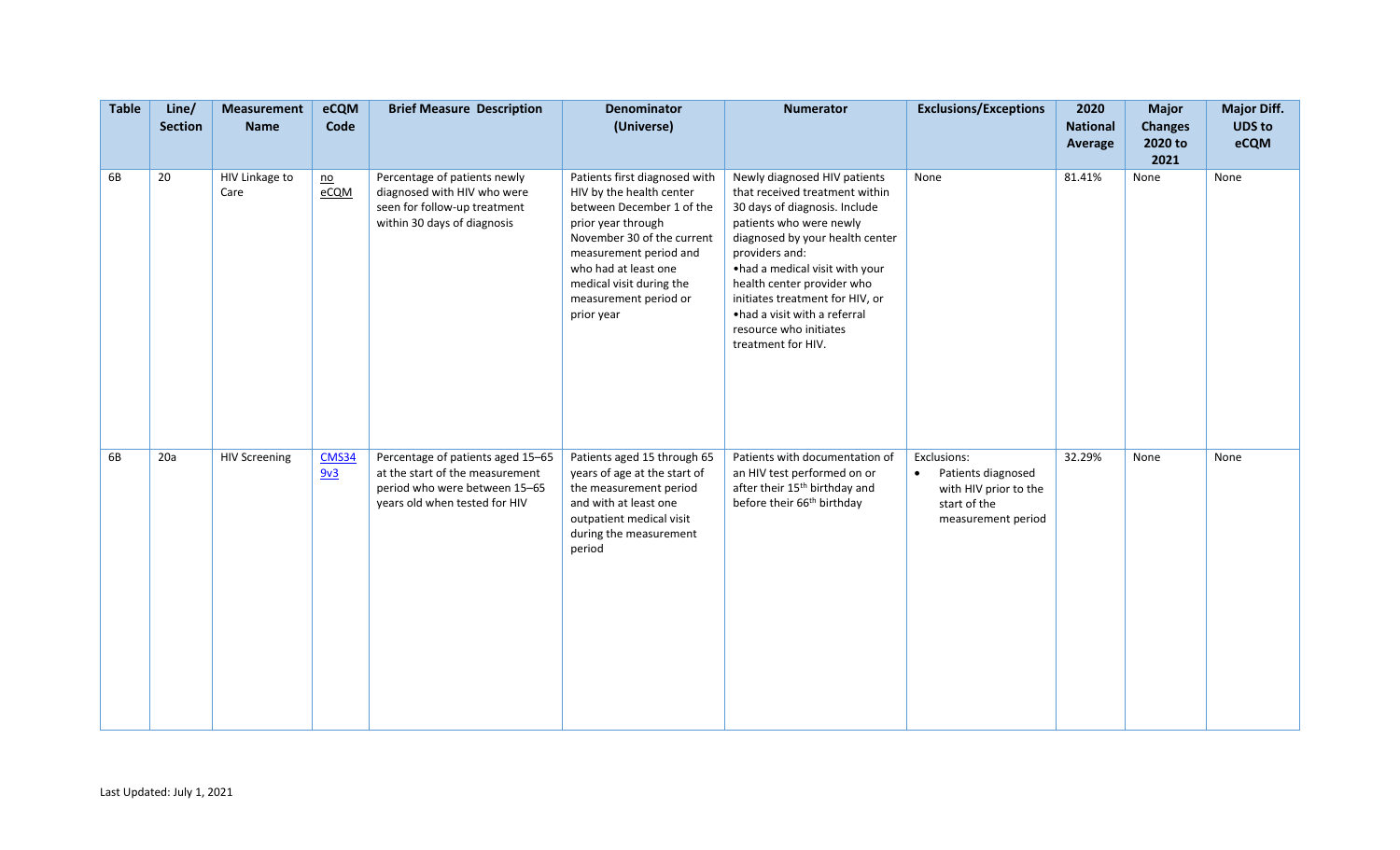| <b>Table</b> | Line/<br><b>Section</b> | <b>Measurement</b><br><b>Name</b>                                                             | eCQM<br>Code            | <b>Brief Measure Description</b>                                                                                                                                                                                                                                                                 | <b>Denominator</b><br>(Universe)                                                                                                                                                                                                                                                                                    | <b>Numerator</b>                                                                                                                                                                                                                                                                                                                                                                                                                                            | <b>Exclusions/Exceptions</b>                                                                                                                                                                                                                                                                                                                                                                                                                                                                       | 2020<br><b>National</b><br>Average | <b>Major</b><br><b>Changes</b><br>2020 to<br>2021 | <b>Major Diff.</b><br><b>UDS to</b><br>eCQM |
|--------------|-------------------------|-----------------------------------------------------------------------------------------------|-------------------------|--------------------------------------------------------------------------------------------------------------------------------------------------------------------------------------------------------------------------------------------------------------------------------------------------|---------------------------------------------------------------------------------------------------------------------------------------------------------------------------------------------------------------------------------------------------------------------------------------------------------------------|-------------------------------------------------------------------------------------------------------------------------------------------------------------------------------------------------------------------------------------------------------------------------------------------------------------------------------------------------------------------------------------------------------------------------------------------------------------|----------------------------------------------------------------------------------------------------------------------------------------------------------------------------------------------------------------------------------------------------------------------------------------------------------------------------------------------------------------------------------------------------------------------------------------------------------------------------------------------------|------------------------------------|---------------------------------------------------|---------------------------------------------|
| 6B           | 21                      | <b>Preventive Care</b><br>and Screening:<br>Screening for<br>Depression and<br>Follow-Up Plan | CMS <sub>2v</sub><br>10 | Percentage of patients aged 12<br>years and older screened for<br>depression on the date of the visit<br>or 14 days prior to the visit using<br>an age-appropriate standardized<br>depression screening tool and, if<br>positive, had a follow-up plan<br>documented on the date of the<br>visit | Patients aged 12 years and<br>older with at least one<br>medical visit during the<br>measurement period                                                                                                                                                                                                             | Patients who:<br>• were screened for depression<br>on the date of the visit or up to<br>14 days prior to the date of the<br>visit using an age-appropriate<br>standardized tool and,<br>• if screened positive for<br>depression, had a follow-up<br>plan documented on the date of<br>the visit.<br>Note: Include in the numerator<br>patients with a negative<br>screening and those with a<br>positive screening who had a<br>follow-up plan documented. | Exclusions:<br>. Patients with an active<br>diagnosis for depression<br>or a diagnosis of bipolar<br>disorder<br>Exceptions:<br>·Patients:<br>-Who refuse to<br>participate<br>-Who are in urgent or<br>emergent situations<br>where time is of the<br>essence and to delay<br>treatment would<br>jeopardize the patient's<br>health status<br>-Whose cognitive or<br>functional capacity or<br>motivation to improve<br>may impact the accuracy<br>of results of standardized<br>assessment tools | 64.12%                             | None                                              | None                                        |
| 6B           | 21a                     | Depression<br>Remission at<br><b>Twelve Months</b>                                            | <b>CMS15</b><br>9v9     | Percentage of patients aged 12<br>years and older with major<br>depression or dysthymia who<br>reached remission 12 months (+/-<br>60 days) after an index event                                                                                                                                 | Patients aged 12 years and<br>older with a diagnosis of<br>major depression or<br>dysthymia and an initial<br>PHQ-9 or PHQ-9 modified<br>for teens score greater than<br>9 during the index event<br>between 11/01/2019<br>through 10/31/2020 and at<br>least one medical visit<br>during the measurement<br>period | Patients who achieved<br>remission at 12 months as<br>demonstrated by a 12 month<br>(+/- 60 days) PHQ-9 or PHQ-9M<br>score of less than 5<br>Note: Patients may be screened<br>using PHQ-9 and PHQ-9M up to<br>7 days prior to the office visit,<br>including the day of the visit.                                                                                                                                                                         | Exclusions:<br>• Patients with a diagnosis<br>of bipolar disorder,<br>personality disorder<br>emotionally labile,<br>schizophrenia, psychotic<br>disorder, or pervasive<br>developmental disorder<br>·Patients:<br>-Who died<br>-Who received hospice or<br>palliative care services<br>-Who were permanent<br>nursing home residents                                                                                                                                                              | 13.69%                             | None                                              | None                                        |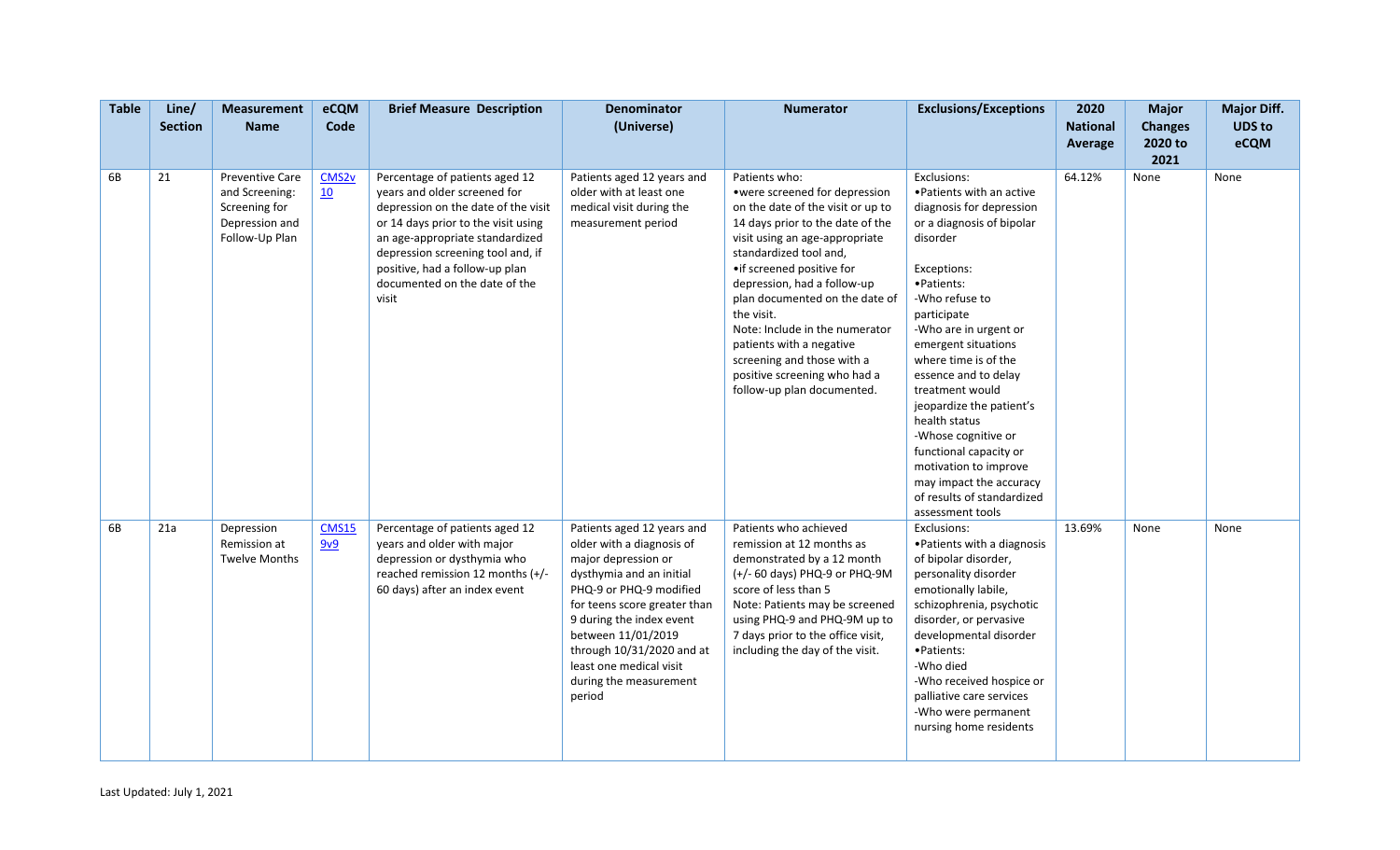| <b>Table</b>   | Line/<br><b>Section</b> | <b>Measurement</b><br><b>Name</b>                              | eCQM<br>Code                      | <b>Brief Measure Description</b>                                                                                                                                       | Denominator<br>(Universe)                                                                                                                                                                                      | <b>Numerator</b>                                                                                        | <b>Exclusions/Exceptions</b>                                                                                                                                                                        | 2020<br><b>National</b><br>Average | <b>Major</b><br><b>Changes</b><br>2020 to<br>2021 | <b>Major Diff.</b><br><b>UDS to</b><br>eCQM                                                                                                                                                                                                                                                                                                         |
|----------------|-------------------------|----------------------------------------------------------------|-----------------------------------|------------------------------------------------------------------------------------------------------------------------------------------------------------------------|----------------------------------------------------------------------------------------------------------------------------------------------------------------------------------------------------------------|---------------------------------------------------------------------------------------------------------|-----------------------------------------------------------------------------------------------------------------------------------------------------------------------------------------------------|------------------------------------|---------------------------------------------------|-----------------------------------------------------------------------------------------------------------------------------------------------------------------------------------------------------------------------------------------------------------------------------------------------------------------------------------------------------|
| 6B             | 22                      | <b>Dental Sealants</b><br>for Children<br>between 6-9<br>Years | CMS27<br>$\frac{7v0}{2}$          | Percentage of children, age 6-9<br>years, at moderate to high risk for<br>caries who received a sealant on a<br>first permanent molar during the<br>measurement period | Children 6 through 9 years<br>of age with an oral<br>assessment or<br>comprehensive or periodic<br>oral evaluation dental visit<br>who are at moderate to high<br>risk for caries in the<br>measurement period | Children who received a sealant<br>on a permanent first molar<br>tooth during the measurement<br>period | Exceptions:<br>Children for whom<br>$\bullet$<br>all first permanent<br>molars are non-<br>sealable (i.e., molars<br>are either decayed,<br>filled, currently<br>sealed, or un-<br>erupted/missing) | 48.68%                             | None                                              | Although draft<br>e-CQM reflects<br>age 5 through<br>$9$ years $-$<br>Health centers<br>should<br>continue to<br>use age 6<br>through 9<br>years, as<br>measure<br>steward<br>intended.<br>Note: The<br>electronic<br>specifications<br>for this<br>measure have<br>not been<br>updated. Use<br>CMS277v0<br>specifications<br>for UDS<br>reporting. |
| $\overline{7}$ | Section<br>A            | Low Birth<br>Weight                                            | $\underline{\mathsf{no}}$<br>eCQM | Percentage of babies of health<br>center prenatal care patients born<br>whose birth weight was below<br>normal (less than 2,500 grams)                                 | Babies born during<br>measurement period to<br>prenatal care patients                                                                                                                                          | Babies born with a birth weight<br>below normal (under 2,500<br>grams)                                  | Exclusions:<br>Still-births or miscarriages                                                                                                                                                         | 8.18%                              | None                                              | None                                                                                                                                                                                                                                                                                                                                                |